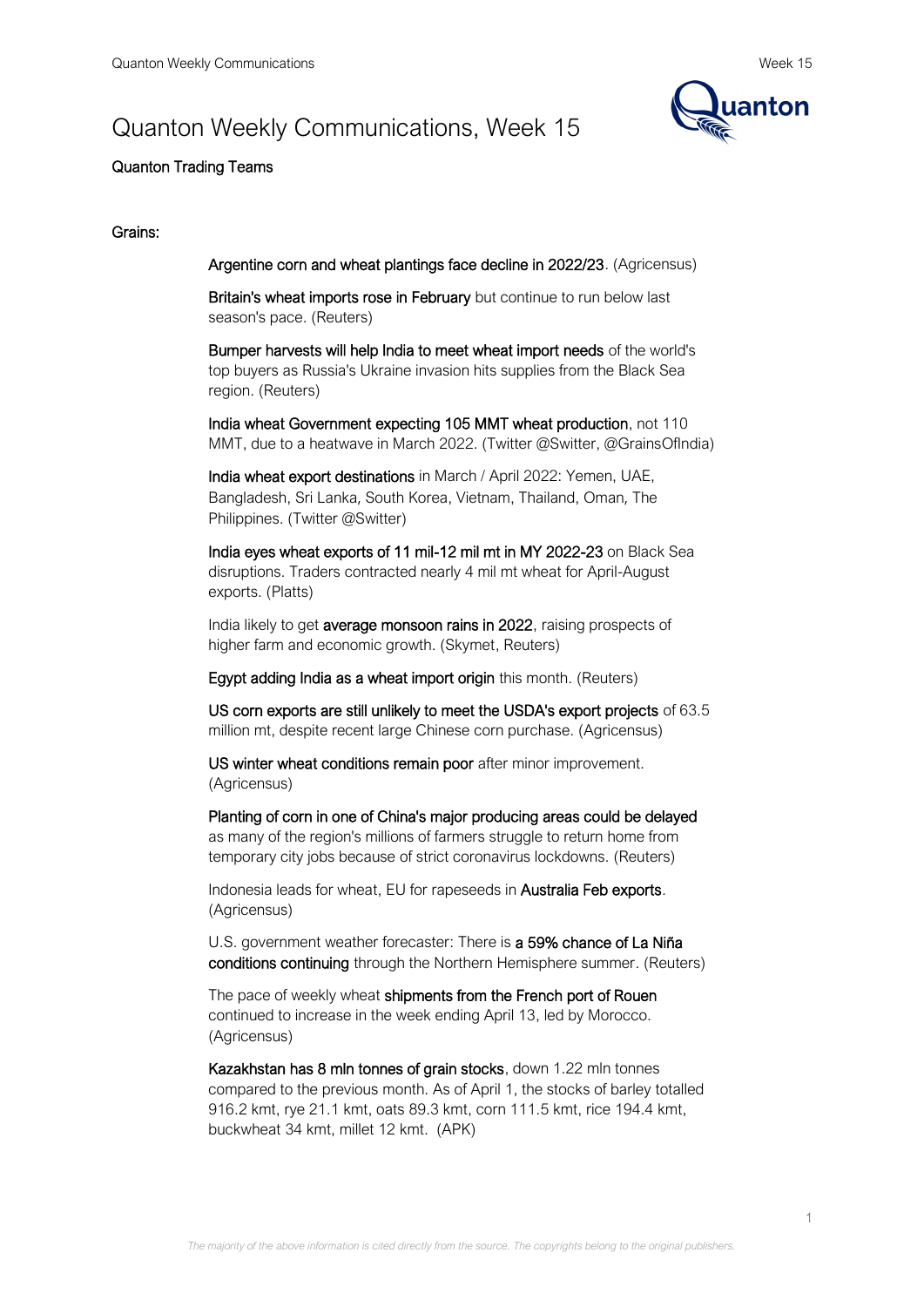#### *Ukraine and Russia:*

The 2022 spring crop sowing area in Ukraine can reach 80% of the pre-war acreage if the country manages to clear mines in northern regions. (Reuters)

Export prices for Ukrainian corn have fallen due to large stocks and limited demand for the grain, which due to Russia's invasion can only be exported by rail across Ukraine's western border. (APK, Reuters)

Indicative export prices of new-crop wheat decreased in Ukraine last week, 2.5% new-crop wheat decreased to 320-340 USD/t FOB. (APK)

Low demand pressuring export prices of Russian wheat. Last week, the offer prices of 12.5% wheat declined by 20-25 USD/t to 370-390 USD/t FOB deep-sea ports. However, importers considered them too high. (APK)

Old-crop barley reached to 370-395 USD/t FOB (April-May), on average 5 USD/t higher compared to the prices of 12.5% wheat. (APK)

Grain export flows from Russia continued at a steady pace in the week to April 10, led by Turkey, Iran, Egypt. (Agricensus)

USDA reduced forecast of Ukrainian wheat export in 2021/22 MY by 1 mln tonnes to 19 mln tonnes. (USDA, APK)

USDA cut their forecast of Ukrainian corn export in 2021/22 MY by 4.5 mln tonnes to 23 mln tonnes. (USDA, APK)

Annual inflation in Russia accelerated to 17.49% as of April 8, its highest since February 2002. (Reuters)

The **Russian government** has published details of the mechanism determining the allocation of an export quota for sunoil and sunmeal. (Agricensus)

Solsky: Grain export from Ukraine is a problem of TOP priority. "Before war, Ukraine has exported about 5 mln tonnes of grain per month. Now, seaports area blocked. We have 20 mln tonnes of old-crop grain that could not be exported this spring". (APK)

Vysotsky: Ukraine has neither export restrictions nor plans to curb supplies of barley, corn, rapeseed, soybean, sunflower seed and oil as well as other products to the foreign markets. (APK)

## Oilseeds:

DAP sunflower oil prices down in Ukraine. Last week, the bid prices declined by 9-13% to 1300-1400 USD/t DAP. Some market operators informed about purchasing prices at 1420-1460 USD/t DAP. (APK)

Brazil exported 3.2 million mt of soybeans in the first week of April. (Agricensus)

Offer and bid spread widens on Russian sunflower oil. Offer: 2000-2050 USD/t FOB (April-May), bid: 1900-1950 USD/t FOB. (APK)

China's March soybean imports fall 18% year on year. (Reuters)

India's March edible oil imports jump by 6.9% m-o-m. (Agricensus)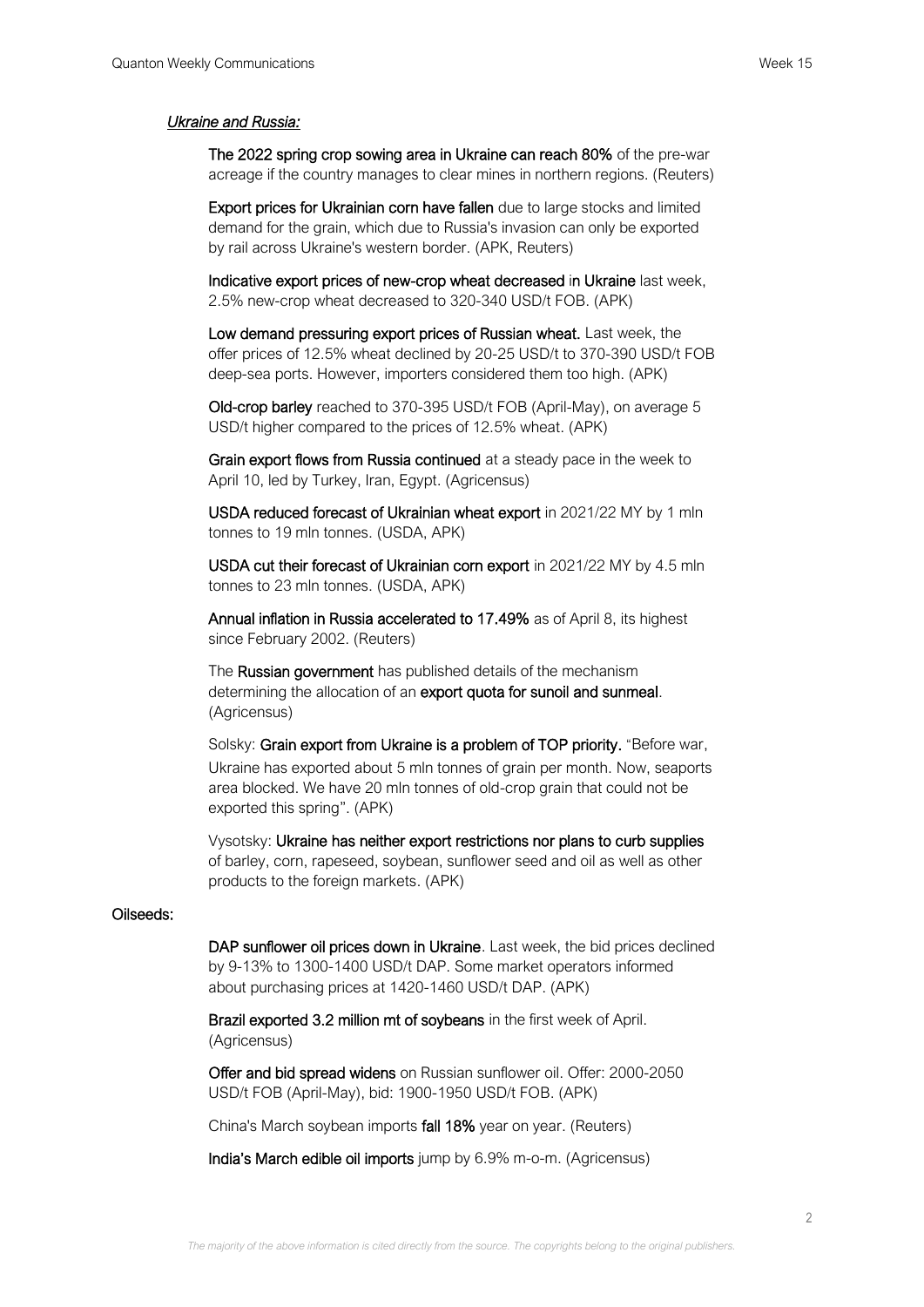## Coffee:

|           | Luckin Coffee Inc said it had emerged from bankruptcy proceedings, two<br>years after an accounting fraud derailed the coffee chain's business.<br>(Reuters)                                                     |
|-----------|------------------------------------------------------------------------------------------------------------------------------------------------------------------------------------------------------------------|
|           | Traders are diverting coffee shipments that were initially expected to go to<br>Russia, and some have stopped selling to that market altogether. (Reuters)                                                       |
|           | Lavazza expects a challenging 2022 due to raw material price rises after<br>reporting a strong increase in profits for 2021. (Reuters)                                                                           |
|           | Vietnam's domestic coffee prices edged lower this week, tracking weakness<br>in global financial markets on worries about policy tightening by the U.S.<br>Federal Reserve. (Reuters)                            |
| Cocoa:    |                                                                                                                                                                                                                  |
|           | Rain was below average in most of Ivory Coast's cocoa-growing regions last<br>week, with more rain needed to strengthen the April-to-September mid-crop.<br>(Reuters)                                            |
|           | Ivory Coast Prime Minister Patrick Achi tabled his resignation and plans to<br>slim down the size of the cabinet. (Reuters)                                                                                      |
|           | Ghana cocoa output to slide 31% in 2021/22 due to 'catastrophic'<br>conditions, (Reuters)                                                                                                                        |
| Sugar:    |                                                                                                                                                                                                                  |
|           | Indian trade body again raises sugar output and exports estimate. (Reuters)                                                                                                                                      |
| World:    |                                                                                                                                                                                                                  |
|           | Ethiopia closed Q1 with a 47% fall in sesame seed exports. The main<br>importers of Ethiopian sesame were Israel, the UAE and Vietnam,<br>accounting for 48%, 14% and 9%, respectively. (IHSmarkit)              |
|           | Xi calls for seed industry independence to guarantee national food security.<br>(Agricensus)                                                                                                                     |
|           | The World Bank to finance four projects in Senegal worth a total of \$495<br>million to help improve education, electricity, economic development and<br>road access.                                            |
| Freights: |                                                                                                                                                                                                                  |
|           | Truckers in Argentina began an open-ended strike on Monday to demand<br>higher rates for transporting grain and livestock, an action that could hit<br>grain exports during a key part of the harvest. (Reuters) |
|           | Black Sea freight market seeks new balance amid Russia's invasion.<br>(Agricensus)                                                                                                                               |
|           | Freight rates extend losses as Shanghai lockdown weighs on industry.<br>(Agricensus)                                                                                                                             |

Shipowners ask for additional premium for loading in the Black Sea ports of Russia. "Time charter rate for Bulgaria – Western Africa route for a handysize with a deadweight of 35kmt is 24,000 USD/day, in case of loading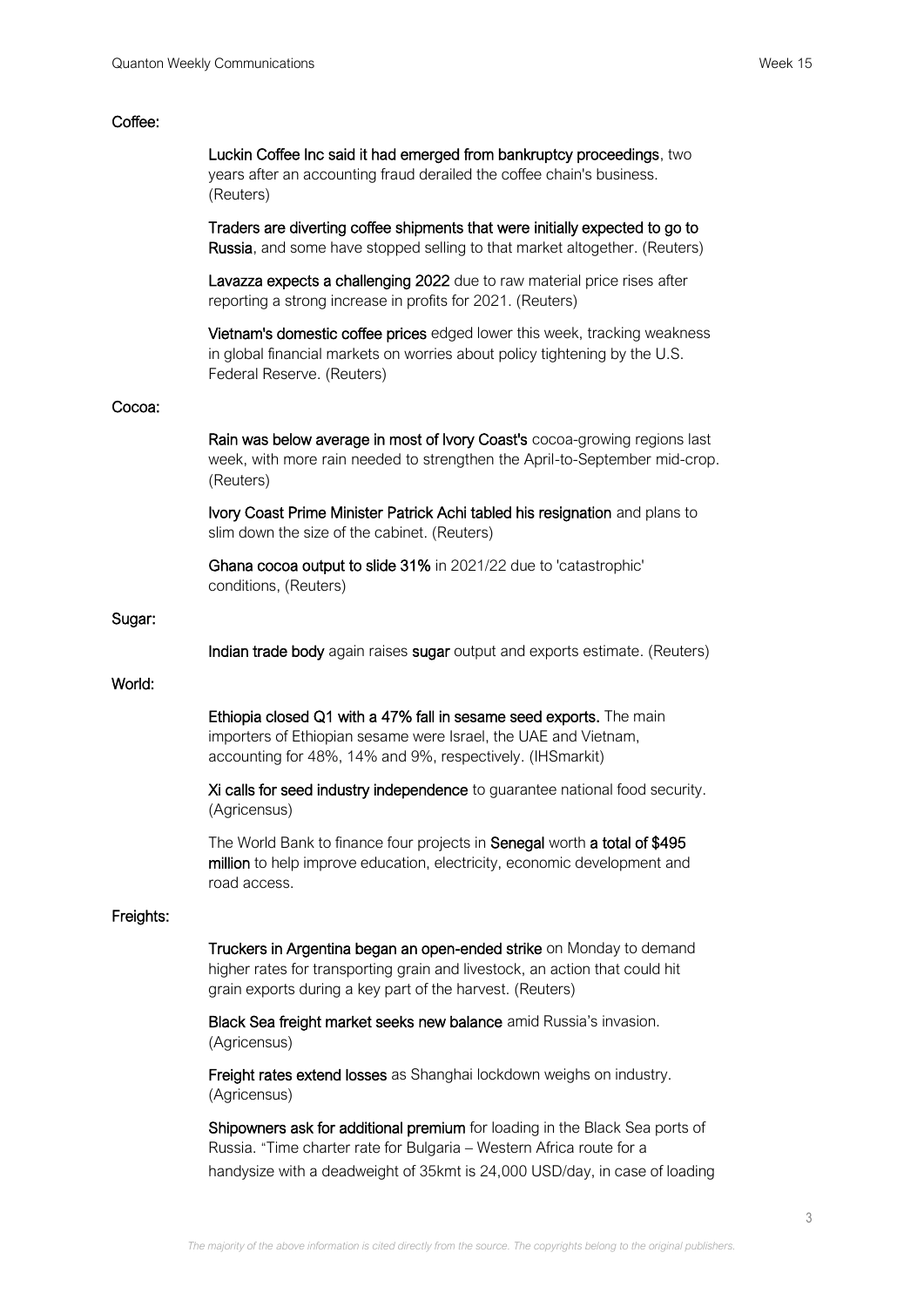in the ports of Russia, the rate for a similar transportation will be 51,000 USD/day". (APK)

## Lithuania to help Ukraine to export grain. (APK)

#### Tenders:

Algeria's OAIC tenders for milling wheat:

- 50,000 mt

Egypt's GASC bought milling wheat:

- 350,000 mt, 486.34 USD/mt CFR, shipment May-June

Japan's MAFF tenders for milling wheat:

- 115,000 mt, shipment Jun-Aug

## South Korea's NOFI bought corn:

- 207,000 mt, 378.16 USD/mt
- 69,000 mt, Cargill, shipment August

South Korea's MFG, FLC and KFA bought soymeal at \$596.24/mt

- 596.24 USD/mt, shipment May-June

Algeria's OAIC bought milling wheat:

- 80,000 mt, 460 USD/mt CFR, shipment May-June

## Last week:

Saudi Arabia bought wheat:

- 625kmt, shipment, Sep-Nov, 422.47 USD/mt

Jordan's MIT tenders for milling wheat:

- 120,000 mt, shipment May-Jul

Philippine's San Miguel bought feed wheat

- 40,000 mt, shipment Aug

Philippine's San Miguel tenders for barley

No purchase made

Japan's MAFF tenders for wheat:

138,000 mt, shipment June – August

<End of document>